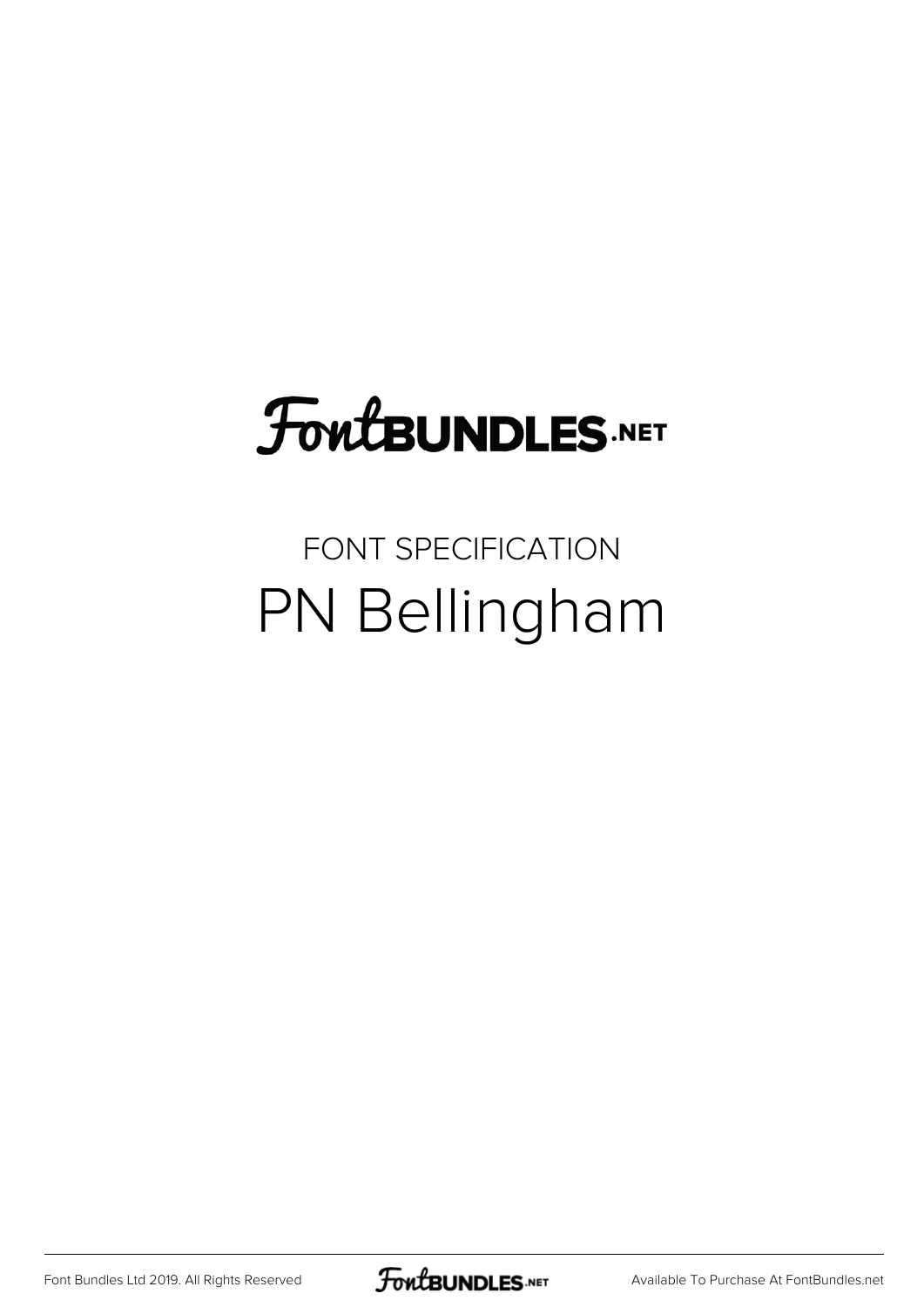## PN Bellingham - Regular

**Uppercase Characters** 

*CECDEFGHIGVEMNO* PORSTUVUXUZ

Lowercase Characters

akcdefghijklmnopqvstuvuxyz

**Numbers** 

## 0123456789

Punctuation and Symbols  $\begin{array}{ccccccccccccc} \text{#} & \mathcal{Q} & \mathcal{Z} & \mathcal{Z} & \mathcal{Z} & \mathcal{Z} & \mathcal{Z} & \mathcal{Z} & \mathcal{Z} & \mathcal{Z} & \mathcal{Z} & \mathcal{Z} & \mathcal{Z} & \mathcal{Z} & \mathcal{Z} & \mathcal{Z} & \mathcal{Z} & \mathcal{Z} & \mathcal{Z} & \mathcal{Z} & \mathcal{Z} & \mathcal{Z} & \mathcal{Z} & \mathcal{Z} & \mathcal{Z} & \mathcal{Z} & \mathcal{Z} & \mathcal{Z} & \mathcal{Z} & \mathcal{Z} & \$  $\frac{1}{2}$  = > ?  $\left[\begin{array}{cc} 1 & 1 \\ 1 & 1 \end{array}\right]$   $\begin{array}{c} 1 & 1 \\ 1 & 1 \end{array}$  $f(x)$   $\downarrow$   $\downarrow$   $\downarrow$   $\downarrow$   $\circ$   $\circ$   $\circ$   $\circ$   $\circ$   $\sim$   $\sim$ 3  $\frac{1}{2}$  of  $\frac{1}{2}$   $\frac{1}{2}$   $\frac{1}{2}$   $\frac{1}{2}$   $\frac{1}{2}$  $\mathbf{O}$  $\mathbf{Z}$ 

All Other Glyphs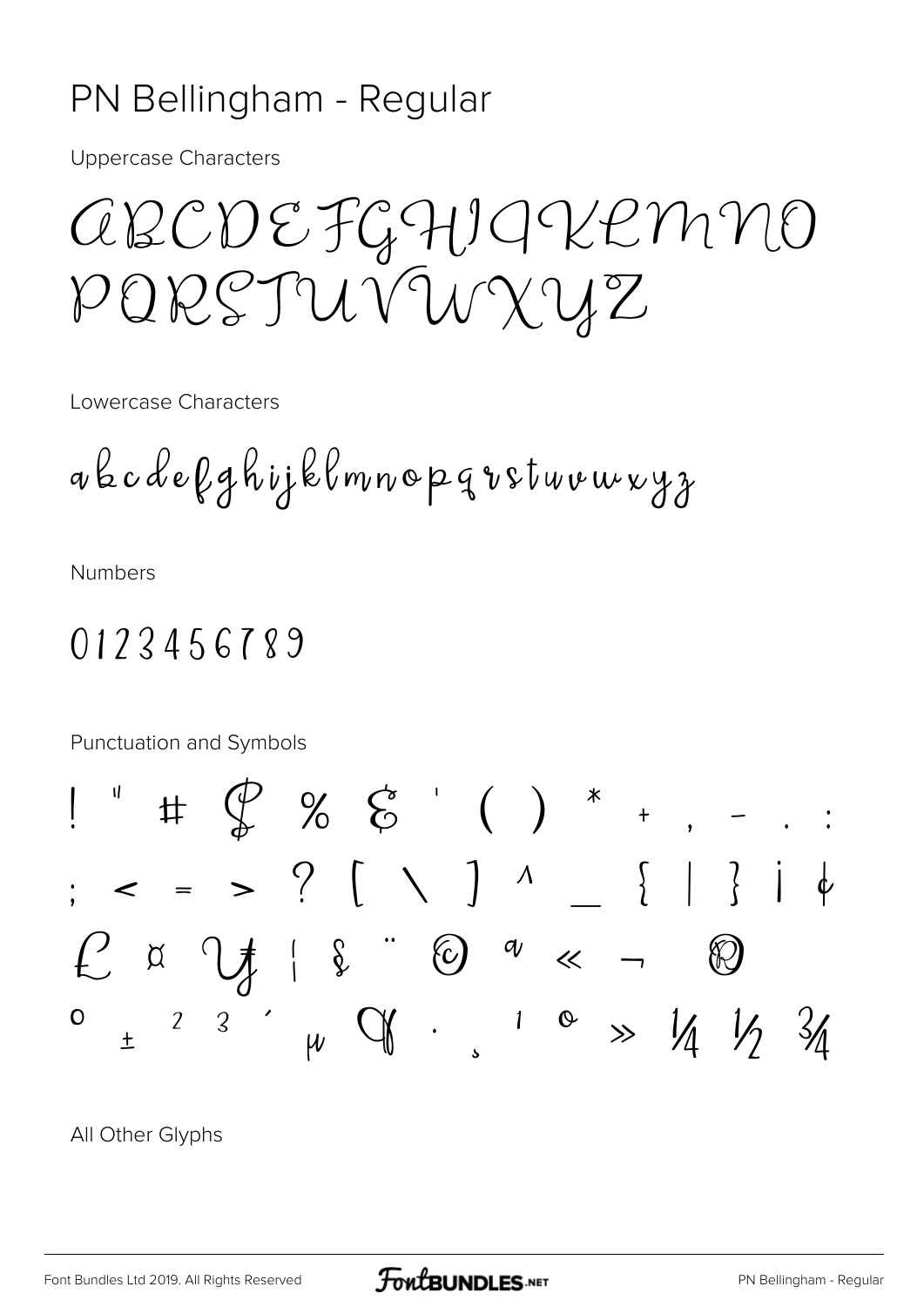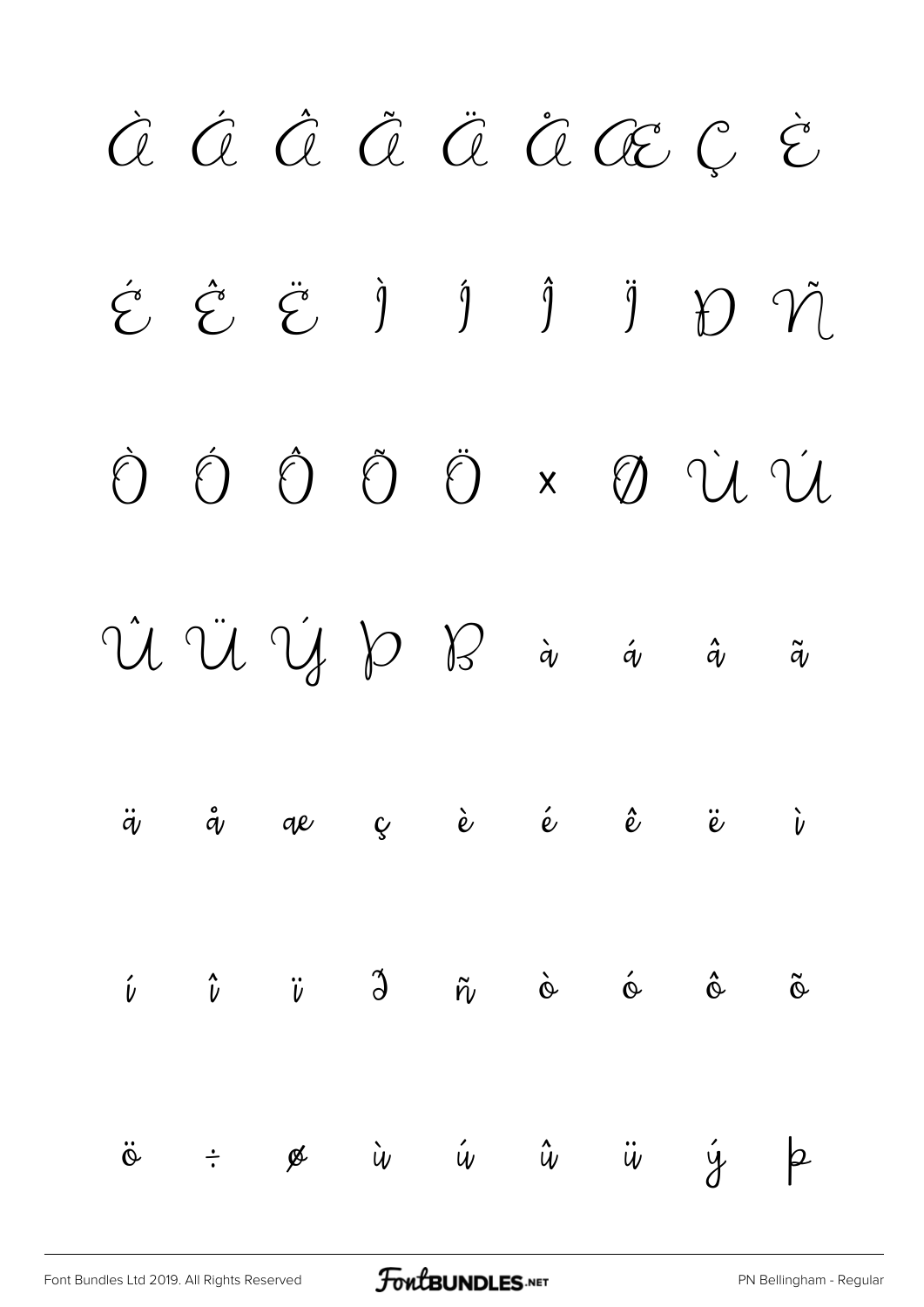